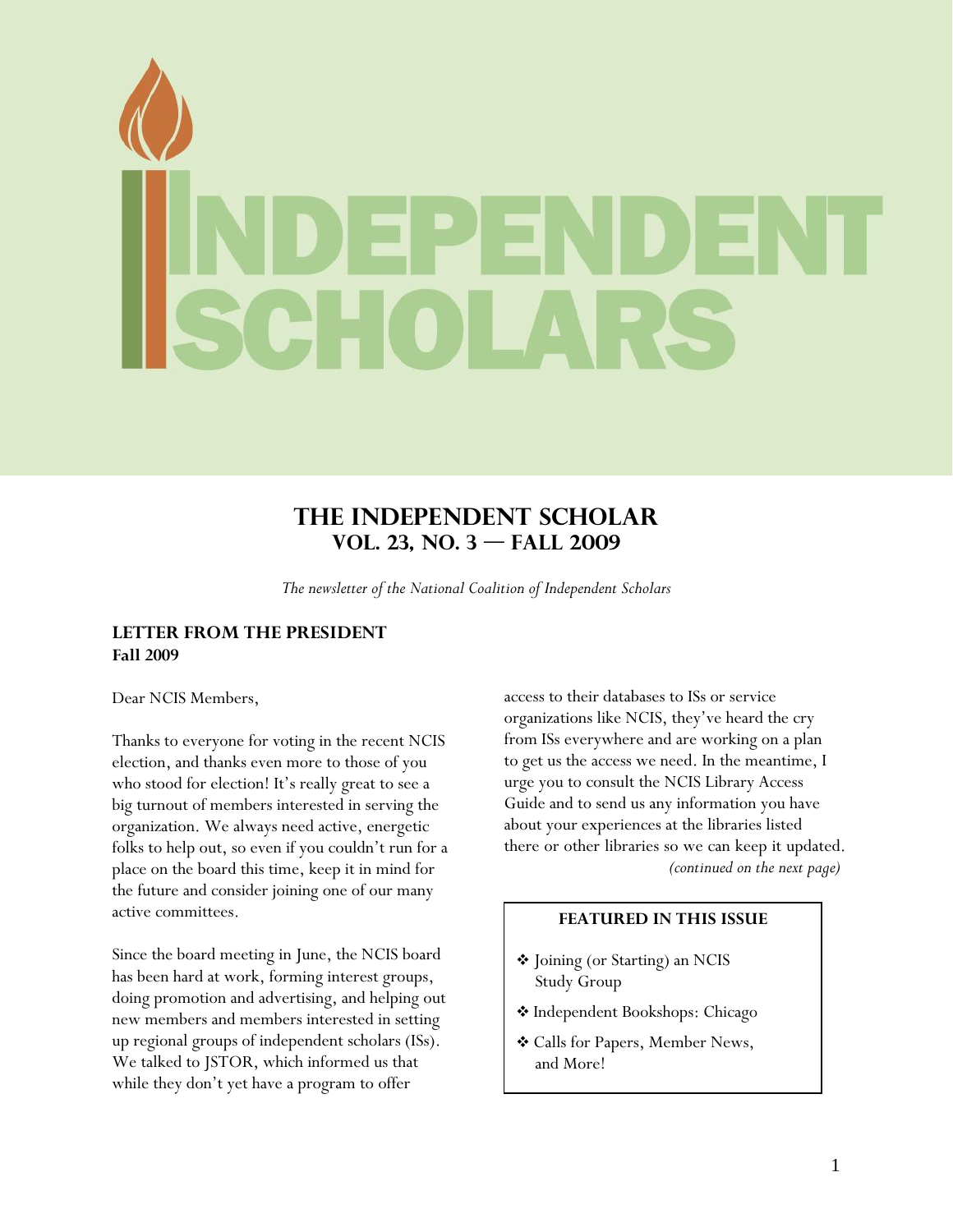#### *(continued from previous page)*

As I'm off for a residency at Yale University as a Fellow there, I want to remind everyone that the start of the academic year marks the start of many competitions and application periods for grants and fellowships, so get your proposals and applications ready. You can't win if you don't enter, and chances for ISs to receive awards rises every year as associations and organizations recognize that ISs can and do contribute to the knowledge of the world.  $\clubsuit$ 

—*Kendra Leonard, President*

More messages from the President are available through the NCIS mailing list on Google Groups. Visit <http://groups.google.com/group/ independentscholars/> for more information on how to sign up for the mailing list.

*\*\*\*\*\*\*\** 

#### **LETTER FROM THE EDITOR**

Just a very quick note from me: it's great to see the number of study groups and regional meetings that NCIS members are starting to put together. It certainly helps to have other people around for sharing ideas and for general encouragement—as I'm finding out to my dismay, since my own academic "running partner" has headed six time zones away to start graduate school this fall!

At least two major disciplinary conferences are coming up for those of you in the American Historical Association and the Modern Language Association, so this issue includes information on what you need to do to organize an NCIS gathering at a scholarly conference. And as ever, I'm interested in hearing from NCIS members! Contact me at  $\leq s.l.$  granville  $(\partial_{g})$  gmail.com > if you have anything that you'd like to see included in *The Independent Scholar*.

—*Shannon Granville* 

#### **JOIN AN NCIS STUDY GROUP!**

Several online NCIS discipline-based study groups have formed over the summer, including Military Studies (Neil Dukas as chair at <meil@dukas.org>), American Studies (Susan Iwanisziw at  $\leq$ <u>siwanisziw</u> $(\omega)$ netzero.com>), Anthropological Studies (Maria Swora at  $\leq$ mswora $\omega$ yahoo.com>), and Biographical Studies (Linda Coppens as temp. chair at  $\leq$ linda.coppens $\omega$ sbcglobal.net $\geq$ ). To join a group, please contact the chairs directly. Three groups with members still need chairs: Gender Studies, Religious Studies, and Non-Western Studies. If you wish to kick-start any of these groups, please contact Susan Iwanisziw (above).

Another group slated to appear is Creative Writing, which will be chaired by Harrison Solow. She can be reached directly at <Harrison@solowtwo.com>, and she will post a notice when she is prepared to start. Several members have indicated interests in education, gardening, non-Western literature, and the like. If you wish to organize groups of any size in any field, please go ahead! Please check in with Susan Iwanisziw to update her on your progress.

\*\*\*\*\*

# **THE INDEPENDENT SCHOLAR TABLE OF CONTENTS**  Fall 2009

| Independent Scholars Support           |
|----------------------------------------|
|                                        |
| Hosting NCIS Receptions at             |
|                                        |
| Professional News and Announcements  8 |
| Member News and Announcements 14       |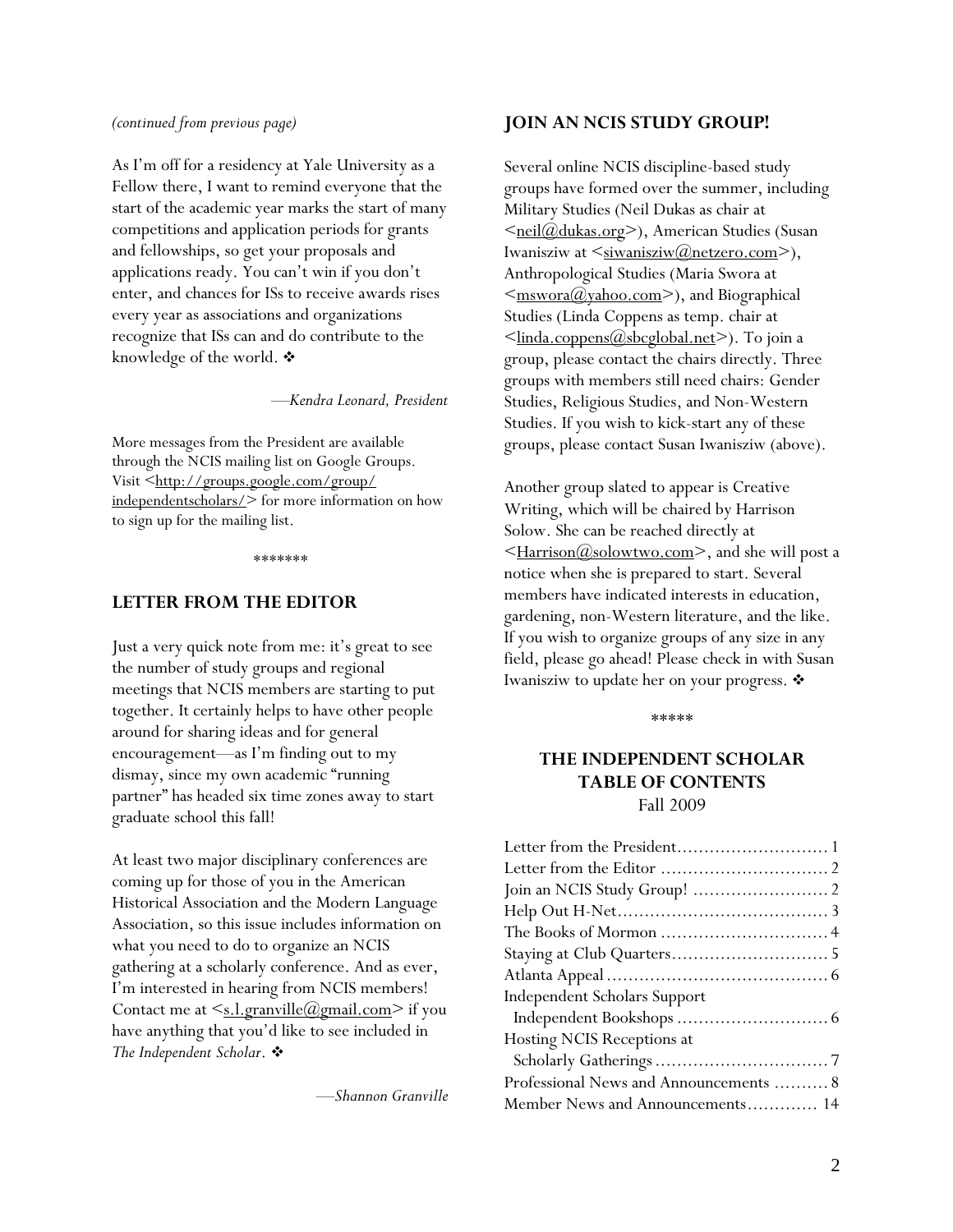#### **NCIS MINI-GRANT: STEVEN C. LEVI**

I recently returned from San Francisco courtesy of a mini-grant from NCIS. I would like to thank our membership for making that trip possible. Members like me who live far from original documents—I live in Alaska—appreciate any financial assistance we can get to help us with airfare.

My specific interest was in tracking down the notorious Alaskan E. T. Barnette. Barnette founded what became Fairbanks in 1903. He made his money overpricing food and supplies in his store—the only one in town—and then created the Washington and Alaska Bank. In 1911, he absconded with every dime out of that bank and headed "Outside." ("Outside" is an Alaskan term meaning the Lower 48 states. Alaskans do not use the term "continental United States" because we are on the same continent as the Lower 48 States.)

Historically speaking, there were sightings of Barnette in Mexico, Los Angeles, Nicaragua, and San Francisco before his death under mysterious circumstances in 1933. His daughters, still alive, are understandably silent on their father's perambulations. My research in San Francisco revealed that Barnette was involved in a salacious affair with the mistress of another notorious Alaskan, Leroy Tozier. The love letters of the woman involved were published in the San Francisco papers. Barnette's wife filed for divorce and, eventually, died in a sanitarium in Napa Valley. Barnette fled for Mexico where he was put out of business by bandits. He subsequently moved to the El Centro area where he was made an honorary United States Marshal—which I did not know was possible—and was "hired" to go to Nicaragua to extradite a criminal by force. I am still trying to find the details of that assignment.

My trip to San Francisco partially funded by the mini-grant was successful by historical standards because I actually found quality material. Far too often, I spend hours in archives and find nothing. Finding anything is considered a victory; what I found in San Francisco was not only a gold mine but it pointed me in the direction of other material.

Once again, thank you for the mini-grant!

(NCIS member Steven Levi of Anchorage, AK, kindly agreed to let us print his letter in *TIS*. He can be contacted at  $\leq_{\text{scl}}(a)$  parsnackle.com>.)

*Are you interested in applying for an NCIS grant?* Visit  $\leq$ <u>www.ncis.org</u>> for more information about available grants and the grant application process. Any NCIS member in good standing is eligible to apply.  $\clubsuit$ 

\*\*\*\*\*\*

## **HELP OUT H-NET**

H-Net is one of the Internet's premier online humanities and social sciences databases, known for its job board, calls for papers, and scholarly mailing list services. To keep H-Net free from advertising or subscription-based access, the site is run entirely by volunteers and is supported by grants, payments for job board postings, and user donations.

Like many nonprofit groups, H-Net has been hit hard by the state of the economy in the past year. With universities and academic groups canceling job searches, and with low donation rates, H-Net is making a rare plea for donations to continue to provide services to the scholarly community.

H-Net is a tax-exempt nonprofit organization under Section 501(c)3 of the U.S. Internal Revenue Service Code. Donations to H-Net by U.S. taxpayers are tax-deductible; taxpayers in other countries may receive favorable tax treatment, depending on filing status. Visit  $\leq_{\text{www.h-net.org}}$  for more information.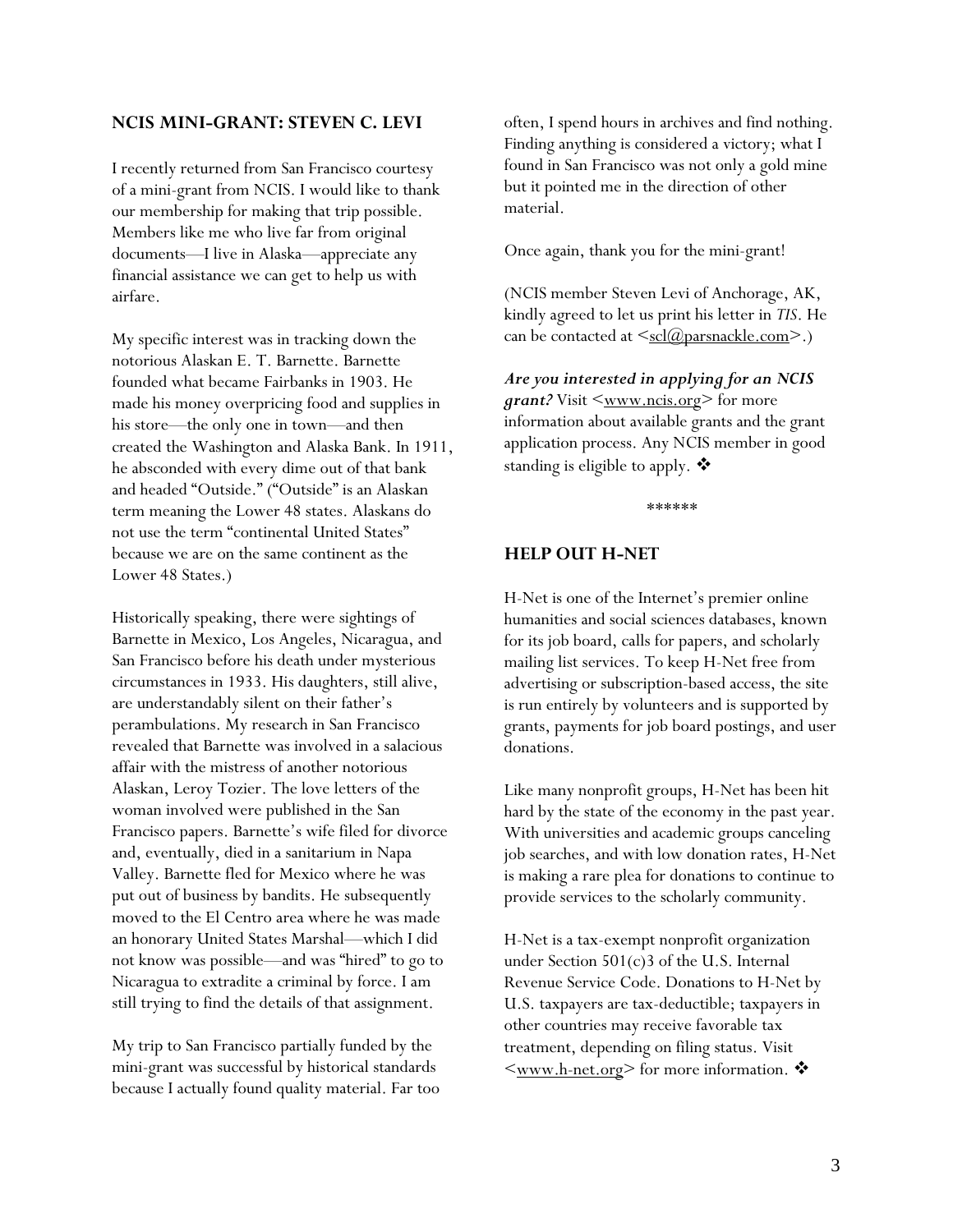# **THE BOOKS OF MORMON: PAST, PRESENT, AND FUTURE**

*J. David Reno* 

New England has a reputation as a place where people know quite a lot about their genealogy, including when their ancestors first arrived in America—on the *Mayflower*, or otherwise. Yet the largest genealogical library is not in Boston's Back Bay, but in Salt Lake City, Utah.

The story has a New England ancestry. In the 1820s, Joseph Smith Jr., a young Vermonter living in New York State, was going through his adolescent angst. He wondered which of the multidenominational churches of 19th century America he should follow. While praying, he was answered by an angel named Moroni, who revealed a cache of golden tablets. Smith translated the tablets, writing a book of his translation. His completed work was published as *The Book of Mormon* (1830).<sup>1</sup> *The Book of Mormon* is one of two native American English speaking and written religions founded in America. The other is Mary Baker Eddy's Science and Health (1875), which founded the Church of Christ, Scientist.

Smith's religion had the official title of The Church of Jesus Christ of the Latter Day Saints, known also as LDS, or more popularly as "Mormons." After founding the church, the Mormons moved many times, finally locating in what is now Salt Lake City in the new territory of Utah. It is interesting to note a religion that was forced out of many communities would devote its energies to genealogy.

Most people never consider the paper trail they leave behind. In America, you get a birth certificate when you are born, a marriage certificate when you marry, and a death certificate at the end of everything. But besides the womb, the groom, and the tomb, life

 $\overline{a}$ 

generates school diplomas, real estate deeds, tax records, newspapers articles, court filings, census records, and military enlistment and discharges.<sup>2</sup> It is almost impossible to live in America and not have a record—and this is where the Family History Library proves useful for researchers.



**The Family History Library was founded in 1894 to gather genealogical records and assist members of The Church of Jesus Christ of Latter-day Saints with their family history and genealogical research. Source: www.familysearch.org (Image from www.surnames.com)** 

The Family History Library, 35 North West Temple Street, Salt Lake City, Utah 84150

Local phone (1-801-240-2584; Toll Free-1-866- 406-1830; Web site: <www.familysearch.org>; e-mail  $\leq$ fhl $\left(\frac{\partial}{\partial s}\right)$ dsfs.net $\geq$ , is open Monday 8:00 a.m. to 5:00 p.m.; Tuesday through Saturday 8:00 a.m. to 9:00 p.m. closed Sundays.

The Family History Library has the largest collection of genealogical records in the world. The collection contains 2.4 million rolls of microfilm, more than 750,000 articles of microfiche, and 300,000 books and series. Much of the collection was once stored in a cave one mile west of Salt Lake City.

 $\overline{a}$ 

<sup>1</sup> For an account of the influence of *The Book of Mormon*, see Robert B. Downs' *Books That Changed America* (New York: Macmillian, 1970), Chapter 3, "Latter Saint."

<sup>2</sup> For an excellent reference on military records, see Lt. Col. Richard S. Johnson (Ret), and Debra Johnson Knox's *How to Locate Anyone Who Is or Has Been in the Military*, 8th ed. (Spartanburg, SC: MIE, 1999).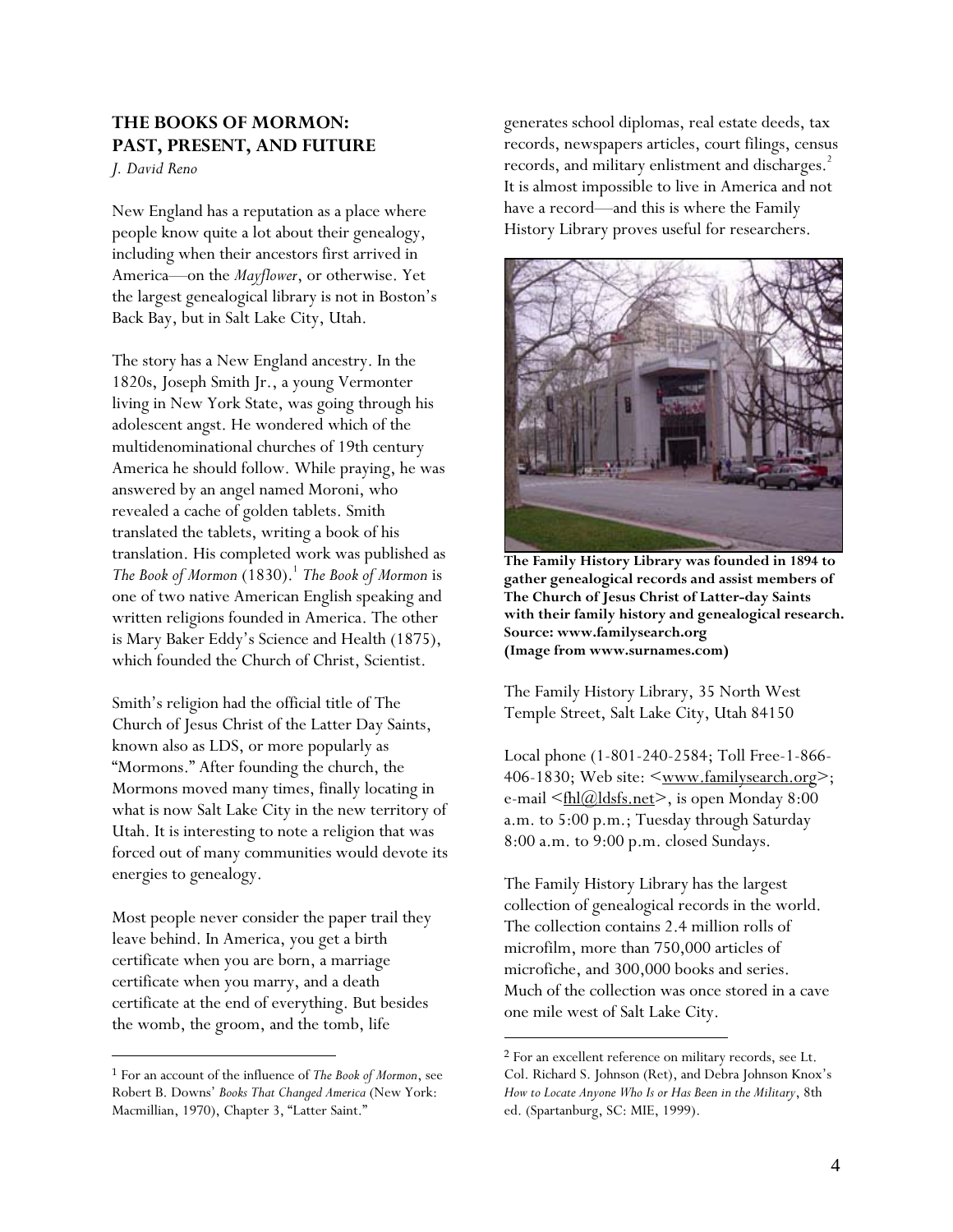You do not have to be a Mormon to use the library. The library offers free public access, with open stacks. Experienced staff are there to assist, and specialized genealogical classes are available. The Center has more than 200 computers with high-speed Internet access. Internet access is available for laptops along with free access to many subscription-only research sites. There are also more than 500 film readers, and the library provides accessibility services for the deaf and hard of hearing.

The only charge is a nominal cost for the duplication of materials, paper, or microfilm. While most data sources are in English, the staff has researchers available in about 25 other languages. Most records assume an Englishspeaking industrial model, but the collection includes nontraditional records such as Chinese clan histories and African tribal oral history.

*J. David Reno is an independent scholar in Boston.* 

\*\*\*\*\*

# **STAYING AT CLUB QUARTERS**

When I finished my postgraduate work at the London School of Economics, I received a brochure with information on alumni benefits. One of those benefits was a membership in Club Quarters, a group of small hotels aimed at business and professional travelers. I liked the thought of it, but expected that I would not be able take much advantage of it. However, on a research trip to London a few years later, my plans to stay with friends fell through. I found the hotel Web site  $(\leq_{\text{www.clubquarters.com}})$  and went through the reservation process, hoping that a room would be available in one of the London hotels for at least one night. Since then, I have had the good fortune to stay in two different Club Quarters hotels, and would be more than willing to see what the others have to offer.

The two hotels I stayed in were the London St. Paul's and Trafalgar Square branches. The St. Paul's Club Quarters was down the street from St. Paul's Cathedral, convenient to several Underground stations and bus lines, and the Trafalgar Square Club Quarters was even more convenient for my research work. Many of the other Club Quarters locations are equally convenient for travelers, situated near public transport and easy to access. The amenities are well suited for business travel, with plenty of space to spread out papers and Internet connections in both the rooms and the hotel lounge. And after a long day in the archives, I must say that it was *very* nice to come back to a free glass of wine or a soft drink in the lounge!

The prices for rooms are comparable to what one might expect from hotels in the cities in question. Some hotels have special lower weekend and holiday rates available upon request, though these are subject to availability, depending on the city and the time of year. (Few places in New York City are liable to give discounted rooms on New Year's Eve!) For those who need to stay in a particular location on an extended basis—say, longer than 30 days—Club Quarters also has specific rates for different rooms that are available for extended stay periods. Furthermore, free storage space is provided for luggage if you arrive before check-in or need someplace to store a bag or two after check-out.

To log in to the Club Quarters Web site, and look around, just visit the link given above and type "NCIS" when asked for a password. If you happen to stay in a Club Quarters, whether for work, research, or pleasure travelling, please do let us know about your experiences! ❖

*Shannon Granville*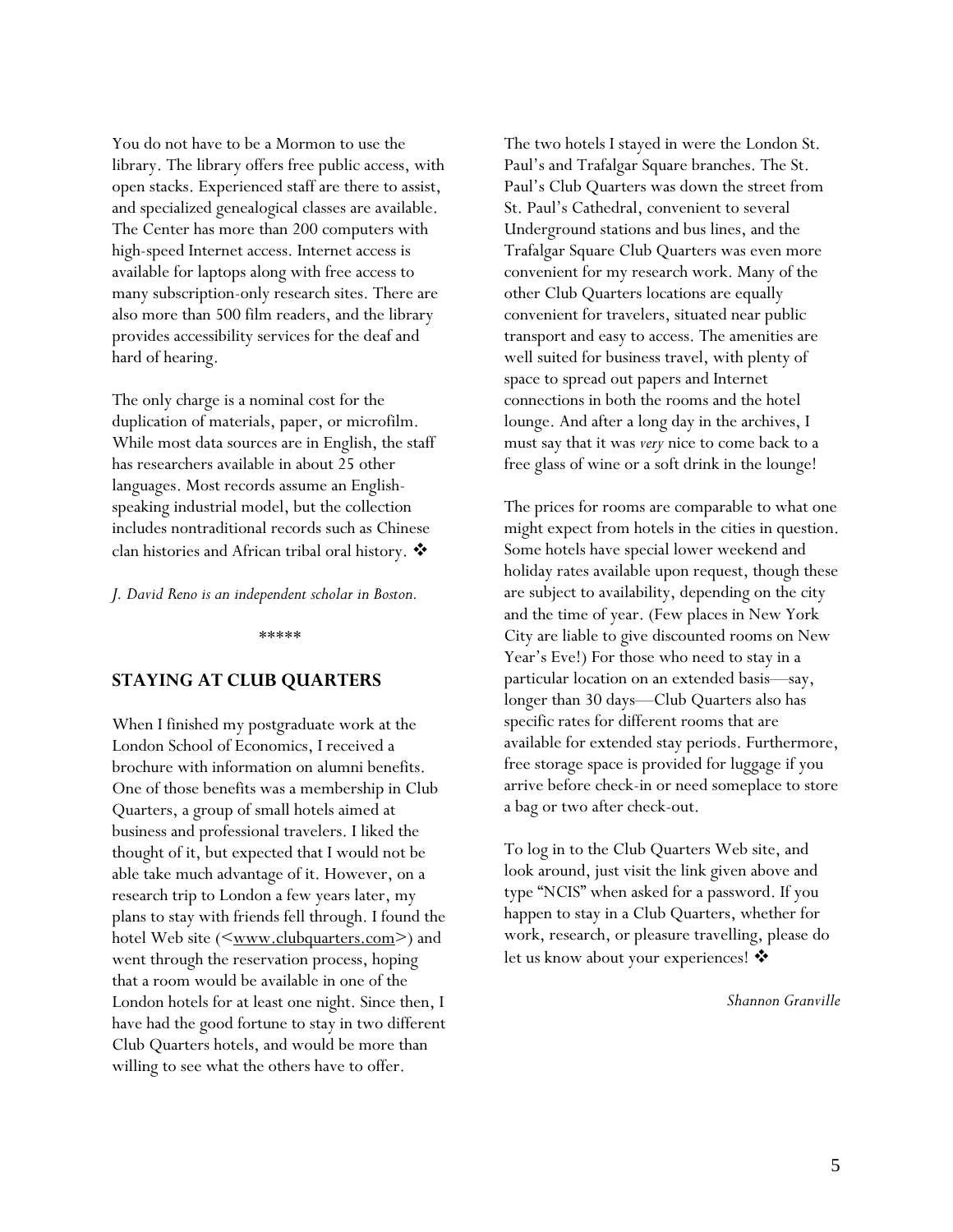## **ATLANTA APPEAL**

Independent scholars who live in the Atlanta metropolitan area: are you interested in forming a group through which we would share our ideas and support each other's work? As an historian of American education and culture who works at home and greatly misses having opportunities to discuss my and others' scholarship and challenges, I am quite happy to help organize, host, and nurture such an alliance, whatever form it may take. Any of the NCIS affiliates would be a model, with regular meetings that address the processes of research, writing, and simply figuring things out.

I look forward to hearing from interested scholars. Please contact Claudia J. Keenan at  $\leq$ claudiajkeenan $\omega$ gmail.com>, 404-549-9626.  $\cdot$ 

\*\*\*\*\*

# **INDEPENDENT SCHOLARS SUPPORT INDEPENDENT BOOKSHOPS**

*Good as it is to inherit a library, it is better to collect one.* 

*–* Augustine Birrell (1850–1933), "Book Buying,"  *Obiter Dicta* (1888)

#### CHICAGO

A recent blog post on the Chicago Now Web site (<www.chicagonow.com/blogs/chicagosubtext/2009/05/independent-and-usedbookstores-of-chicago.html>) highlights a number of excellent independent and used bookstores in the Chicago area. With so many to choose from, it might seem difficult to select a few of note, but visitors to Chicago should certainly look into at least one of the following shops.

At the Newberry Library, the *A.C. McClurg Bookstore* (60 W. Walton Street, Chicago, IL 60610) is a must-see for readers and researchers. Its selection specializes in American studies, Native American studies, medieval and Renaissance history, books about Chicago and the Midwest, and (unsurprisingly) literature. More information about the bookstore can be found at <www.newberry.org/general/bookstore.html>.

The parent company of the Newberry Library's store, the *Seminary Co-Op Bookstore* (5757 South University Avenue, Chicago, IL 60637), has been serving the city since 1961 and is the largest single seller of academic titles in the world. Membership in the co-op is open to anyone (as the more than 50,000 current members can attest), and members receive a 10 percent discount on their purchases. The bookstore's Web site,  $\leq$ www.semcoop.com>, is well worth exploring.

Also, *Myopic Books* (1564 N Milwaukee Ave, Chicago, IL 60622) in Wicker Park features historical literature, contemporary fiction, and works in philosophy and the humanities. The store also hosts poetry readings and board game nights, and will also buy books on specified days. Visit <www.myopicbookstore.com> for more information about the store's music and poetry series, and for book buying days and hours. The store is open until 1 AM for much of the week, so night owls can browse at their leisure!

*– Shannon Granville* 

Previous articles in this column have looked at independent bookstores in London, Washington DC, Toronto, and Philadelphia.

Are you interested in sharing information about your favorite independent bookshops with your fellow independent scholars? *TIS* invites you to e-mail  $\leq$ <u>slgranville@gmail.com</u>> with a short description (preferably between 250 and 500 words) with your selections for independent bookshops that you think are especially worthy of note. Be sure to provide information about the location and the contents, and explain what makes the shop stand out to you. Submissions will be included in forthcoming *TIS* issues*.*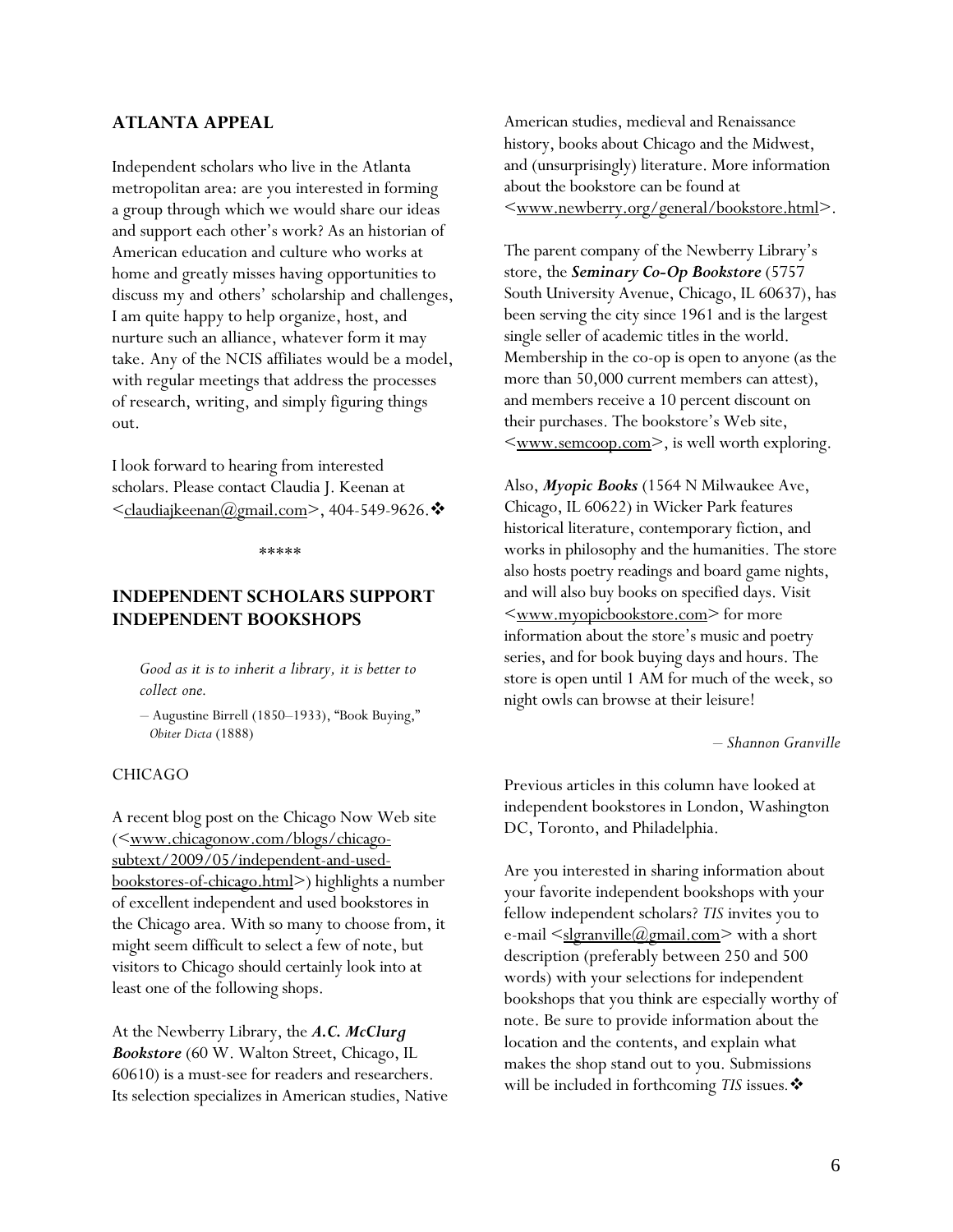# **HOSTING NCIS RECEPTIONS AT SCHOLARLY GATHERINGS**

For those of you investigating hosting receptions for independent scholars at future meetings of the Modern Language Association, American Historical Association, Kalamazoo, and other major conferences, please note the following:

- NCIS will provide up to \$150 for reception costs
- Please submit all receipts up to this amount to Kati ( $\leq k\frac{\text{bogar2}(a)$ comcast.net $\geq$ ) no later than 30 days following the meeting for reimbursement
- Please send the board a follow-up report as to the date, time, and location of the reception; how many NCIS members were present; and how many non-NCIS members were present. Please also let us know how you publicized the reception (in the meeting program, through disciplinary or H-Net electronic mailing lists, on a meeting bulletin board, etc.).
- Please contact Kati if you need more brochures to distribute at these receptions or at the meetings in general
- Please contact Kendra Leonard  $(\leq$ kendraprestonleonard $(\mathcal{Q}_{\text{gmail.com}})$  if you have any questions.

These receptions will be very helpful to promote NCIS, help our members meet one another, and encourage independent scholars to attend their disciplinary meetings.

Are you interested in submitting an article to *TIS*? If so, please e-mail a brief description of the article and a proposed length to  $\leq$ slgranville@gmail.com>. The submission deadline for the Winter 2009 issue is November 15—however, articles submitted for publication in a later issue are more than welcome.

# **NATIONAL COALITION OF INDEPENDENT SCHOLARS OFFICERS**

**Kendra Leonard,** *President*  $\leq$ kendraprestonleonard $@g$ mail.com $>$ 

**Susan B. Iwanisziw,** *Vice President*   $\leq$ siwanisziw $@$ netzero.com $>$ 

**Katalin Kádár Lynn,** *Secretary and Membership Chair*   $\leq$ <u>kbogar2@comcast.net</u>

**William Atkinson,** *Treasurer*

#### *TIS* **EDITORIAL STAFF**

**Shannon Granville,** *TIS Editor* <slgranville@gmail.com>

**David Sonenschein,** *Book Review Editor*  $\leq$ dsncis $\omega$ gmail.com>

#### **NCIS BOARD MEMBERS**

*Neil Dukas Ellen Gilbert Shannon Granville (ex officio) Linda Brown Holt Kathleen Carlton Johnson Sharan Newman Shana Penn David Sonenschein (ex officio)*

Looking for previous issues of *The Independent Scholar*? The officers and editorial staff are working to make back issues of *TIS* available for members on the NCIS Web site at  $\leq_{\text{www.ncis.org}}$ .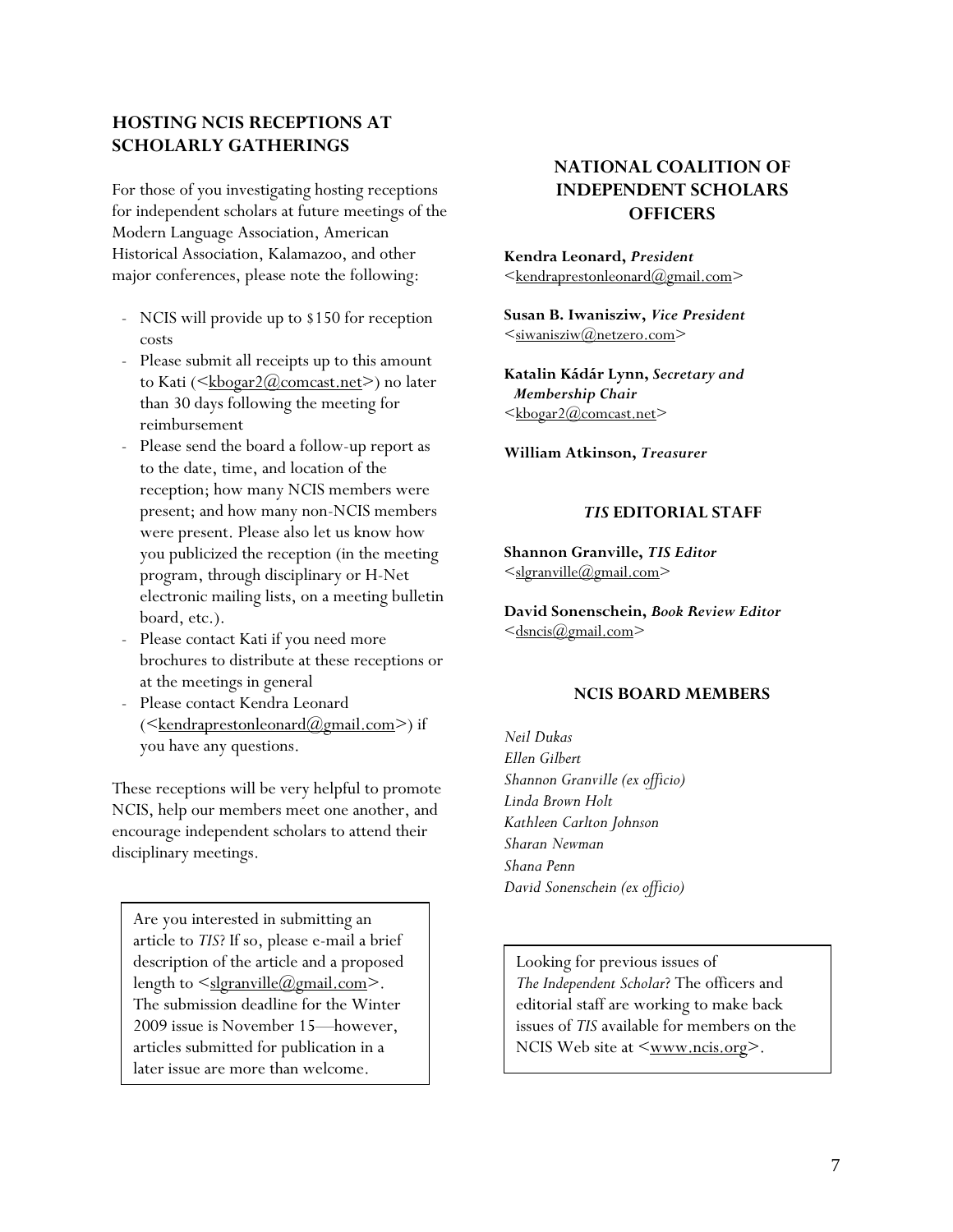## **PROFESSIONAL NEWS AND ANNOUNCEMENTS**

#### **CALLS FOR CONFERENCE PAPERS**

*Journal of Policy History*  June 3–6, 2010 Columbus, OH

Conference on Policy History

The *Journal of Policy History* is hosting the 2010 Conference on Policy History at the Hyatt on Capitol Square in Columbus, Ohio from June 3 to June 6, 2010. Program chairs are David B. Robertson, Paula Baker, and Amy Bridges. We are currently accepting paper proposals on all topics regarding political and policy history, American political development, and comparative historical analysis. We encourage complete session submissions, but individual paper proposals are welcome. The editors of the *Journal of Policy History* encourage conference presenters to submit their papers for possible publication.

The deadline for proposal submission is *December 30, 2009*. Proposals should include one copy of the following materials:

1. Panel/Paper Description and Contact Information Page (template available at our Web site)

2. A one-page summary of each paper 3. A one-page C.V. of each panelist

Please send the materials to Policy History Conference, Journal of Policy History, Saint Louis University, 3800 Lindell Blvd., P.O. Box 56907, St. Louis, MO 63156-0907. Incomplete proposals and e-mailed submissions will not be considered. Please direct general inquiries to the conference coordinator, Cynthia Stachecki, at  $\leq$ policyhistoryconference $(\partial_{\alpha})$ gmail.com $\geq$ .

\*\*\*\*\*

*Korean War Conference Victoria College*  June 24–26, 2010 Victoria, TX

The Victoria College/University of Houston– Victoria Library is commemorating the 60th anniversary of the Korean War by sponsoring a conference to be held at the Victoria College, Victoria, TX, on June 24–26, 2010.

Presentations on all aspects of the conflict will be considered. Proposals must include a brief biography, a one-paragraph abstract, and the name, street address, and e-mail address of the presenter. Submissions should be sent to James M. Smallwood at  $\leq$ <u>ms8466@okstate.edu</u>> or by mail to the following address:

James M. Smallwood 1413 S. Lindsay Street Gainesville, TX 76240-5625

Proposals must be received no later than *January 15, 2010*.

\*\*\*

Nineteenth Century Studies Association March 11–13, 2010 Tampa, FL

Theatricality and the Performative in the Long Nineteenth Century

Dramatic expression and self-conscious performances marked almost every aspect of nineteenth century life and artistic culture, as theatrical turns and performative mindsets introduced in the 17th and 18th centuries expanded in the 1780s through the beginning of World War One. We invite paper and panel proposals that explore these themes and subjects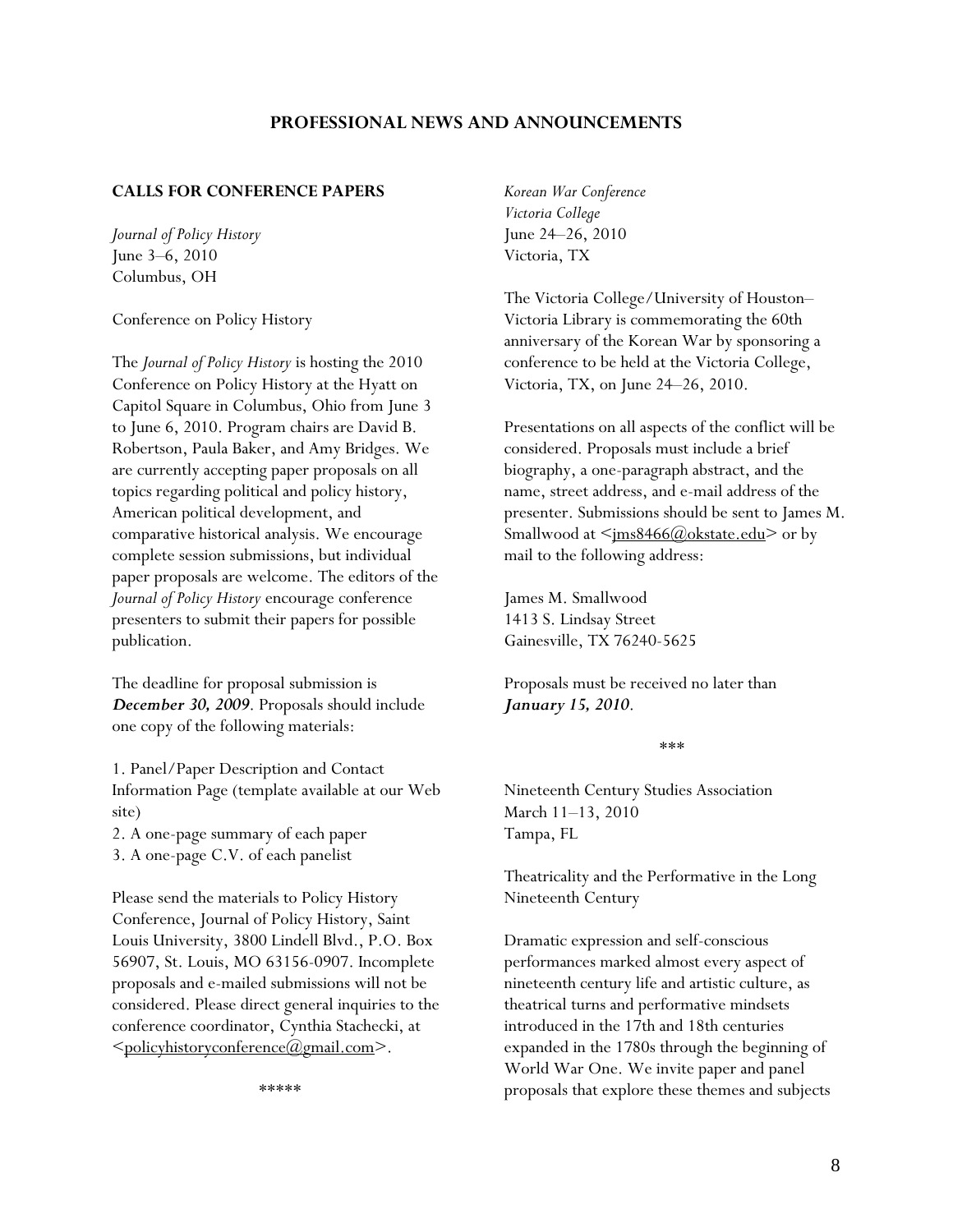in the long nineteenth century (1780–1914). Papers might address the theatrical shows whether serious drama, circus displays, vaudeville, operas, or Shakespearean revivals that appeared in cities and towns on both sides of the Atlantic (as well as in more distant lands). Or they might investigate how politics, social events, military engagements, domestic affairs, public trials, crime reports, religious rituals, architectural spaces, sculptural moments, exhibition halls, artistic and musical compositions, and the early moving pictures of the cinema, assumed a theatrical sensibility. Welcome also are proposals for papers and panels that bring scholarly and theoretical interests in performativity to bear on concepts of identity, individuality, and audience in the given era.

Please submit abstracts of approximately 500 words along with a brief (one page) c.v. to program co-chairs Janice Simon (U of Georgia) and Regina Hewitt (U of South Florida) at the conference address  $\leq_{\text{ncsa2010}(\partial)\text{earthlink.net}}$ by *September 15, 2009*. Speakers will be notified by or before December 15.

The conference will be held at the University of Tampa. For more information, visit the Web site  $\frac{\text{th}}{\text{t}}/$ /www.english.uwosh.edu/roth/ncsa/> or contact Elizabeth Winston, Local Arrangements Director, at  $\leq_{\text{ncsa2010}}(a)$ earthlink.net>.

\*\*\*

Are you attending a conference that has issued a call for papers, with a deadline at least three months in the future? Send the appropriate information to the *TIS* editor at  $\leq$ s.l.granville@gmail.com> for publication in an upcoming newsletter. Please be sure to include as much information as possible about the conference—the text may be edited for length, but all pertinent details will be presented in this section.

75 Years of Penguin Books: An International Multidisciplinary Conference June 29–July 1, 2010 Bristol, United Kingdom

In 2010, Penguin Books will be 75 years old and Puffin Books will be 70 years old. The International Penguin Conference, organized by the Penguin Archive Research Project, commemorates the occasion of these two anniversaries and celebrates the achievements of what is arguably one of the most distinctive and significant publishing houses of the 20th century and beyond.

The conference will take place at the University of Bristol. Keynote speakers include Professor Sir David Cannadine, Professor Simon Eliot, Professor Kim Reynolds, and Professor Sir Christopher Ricks.

The conference is organized by the Arts and Humanities Research Council–funded Penguin Archive Project, and will seek to cover the diversity of Penguin's publication history. The Penguin Archive itself is held in the Special Collections of the University of Bristol Library and attracts the attention of researchers in many disciplines and fields at national and international level, including historians of the book, biographers, social and political historians, cultural analysts and literary researchers.

For more information about conference registration, presentation, travel, and accessibility, please visit the conference Web site at  $\langle www.bristol.ac.uk/penquinarchiveproject \rangle$ Call for papers deadline: *February 1, 2010* Registration date: *March 26, 2010*

\*\*\*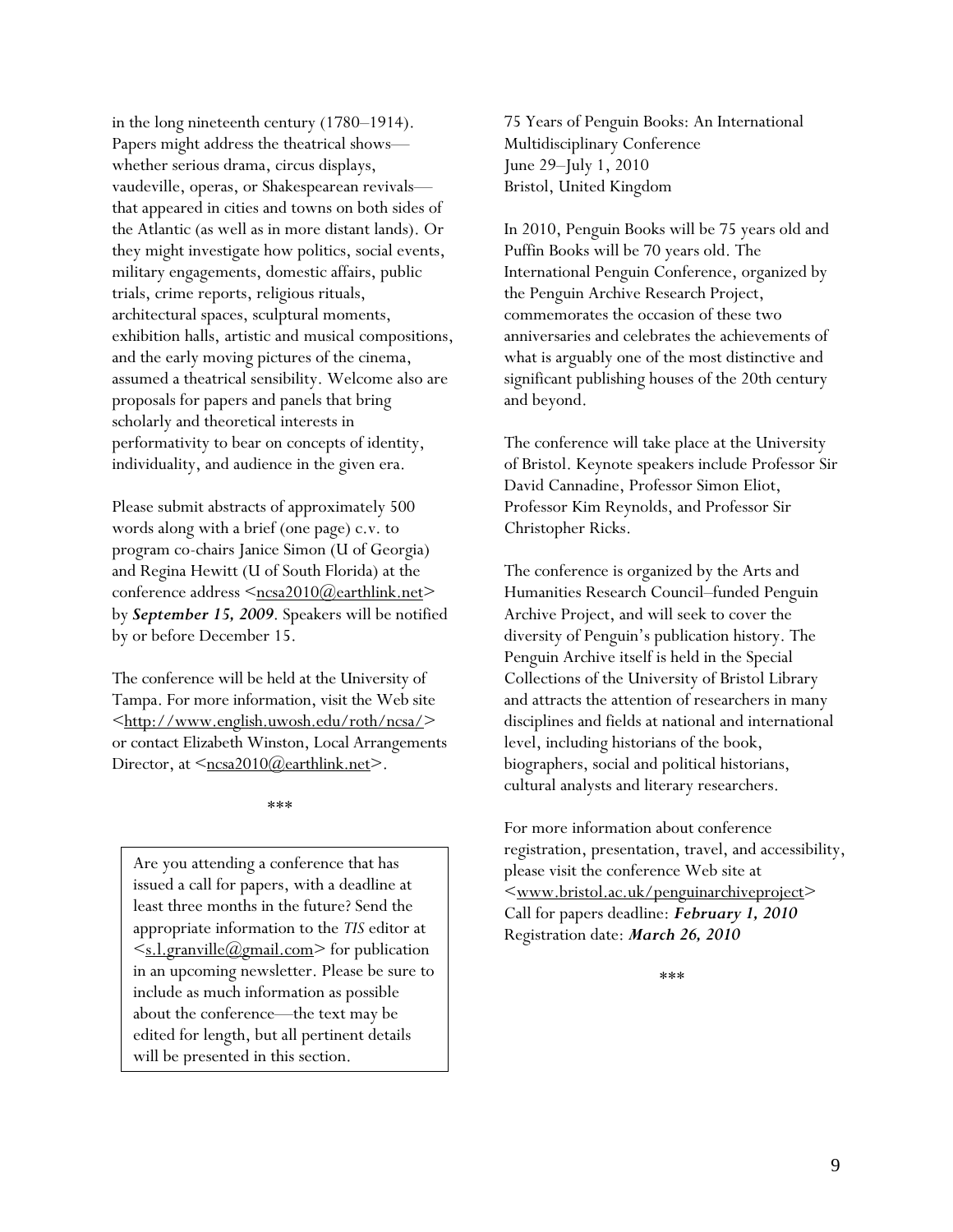A Room of Their Own: The Bloomsbury Artists in American Collections Northwestern University Evanston, IL February 27, 2010

The Mary and Leigh Block Museum of Art at Northwestern University will host a one-day symposium on Saturday, February 27, 2010, to explore topics related to the exhibition "A Room of Their Own: The Bloomsbury Artists in American Collections."

We invite proposals for presentations on such topics as Bloomsbury art production, criticism, display, and collecting; the Omega Workshops; design of books, fashion, gardens, architecture, domestic spaces, ceramics, furniture; and other aspects of visual culture related to the Bloomsbury group or its influences.

Please submit by e-mail a 250- to 300-word proposal with a title, your name, e-mail and postal mailing addresses, phone number, and institutional affiliation to professors Christine Froula at  $\leq cfroula(\partial_{\Omega})$  and  $\leq$  and Christopher Reed at  $\leq$ creed@psu.edu> by *September 11, 2009*. The museum will offer all speakers a small honorarium and will cover travel expenses and accommodations.

#### \*\*\*\*\*

## **CALLS FOR JOURNAL PAPERS AND SPECIAL ISSUE CONTRIBUTIONS**

*Environmental Communication: A Journal of Nature and Culture*  Volume 5, Issue 1 (2011)

Coloring the Environmental Lens: Interdisciplinary Perspectives on Cinema, New Media, and Just Sustainability

We are seeking manuscript submissions on the role of cinema and new media in engaging environmental issues from the perspectives of

traditionally marginalized groups (specifically socioeconomically depressed groups and racial and ethnic minorities in the American and global context). We deliberately conceive cinema broadly to include various moving images in documentary and fictional film, video, and television,-and are also interested in new media such as video games, Internet video shorts, blogs, and online games.

Recent scholarship has begun to actively highlight the importance of engaging different racial, cultural, and socioeconomic perspectives within the arena of environmental sustainability. However, relatively little comprehensive attention has been devoted to the way cinema and new media intersect with and highlight issues of environmental justice and sustainability. This issue hopes to fill this gap in environmental, cinema, and new media scholarship.

We invite essays from a variety of disciplinary and interdisciplinary angles, and welcome analyses of films/videos/new media, filmmakers, film festivals, national cinemas, or classroom practices. We are particularly interested in readings of cinema that do not neatly fit traditional categories of nature or environmental films, and in articles that engage new media, such as online gaming, Internet video platforms (i.e. YouTube), and blogs that use social spaces in alternate ways. We are also interested in critiques of contemporary environmental cinema and new media that omit the voices of various traditionally marginalized groups despite their relevance to the issues discussed.

Manuscripts should be prepared in English, and should not exceed 8,000 words including references. Please refer to the instructions for authors at  $\leq_{\text{www.informaworld.com/renc}}$ . Upon notification of acceptance, authors must assign copyright to Taylor and Francis and provide copyright clearance for any copyrighted material. Contact <smonani@gettysburg.edu> by *January 30, 2010*.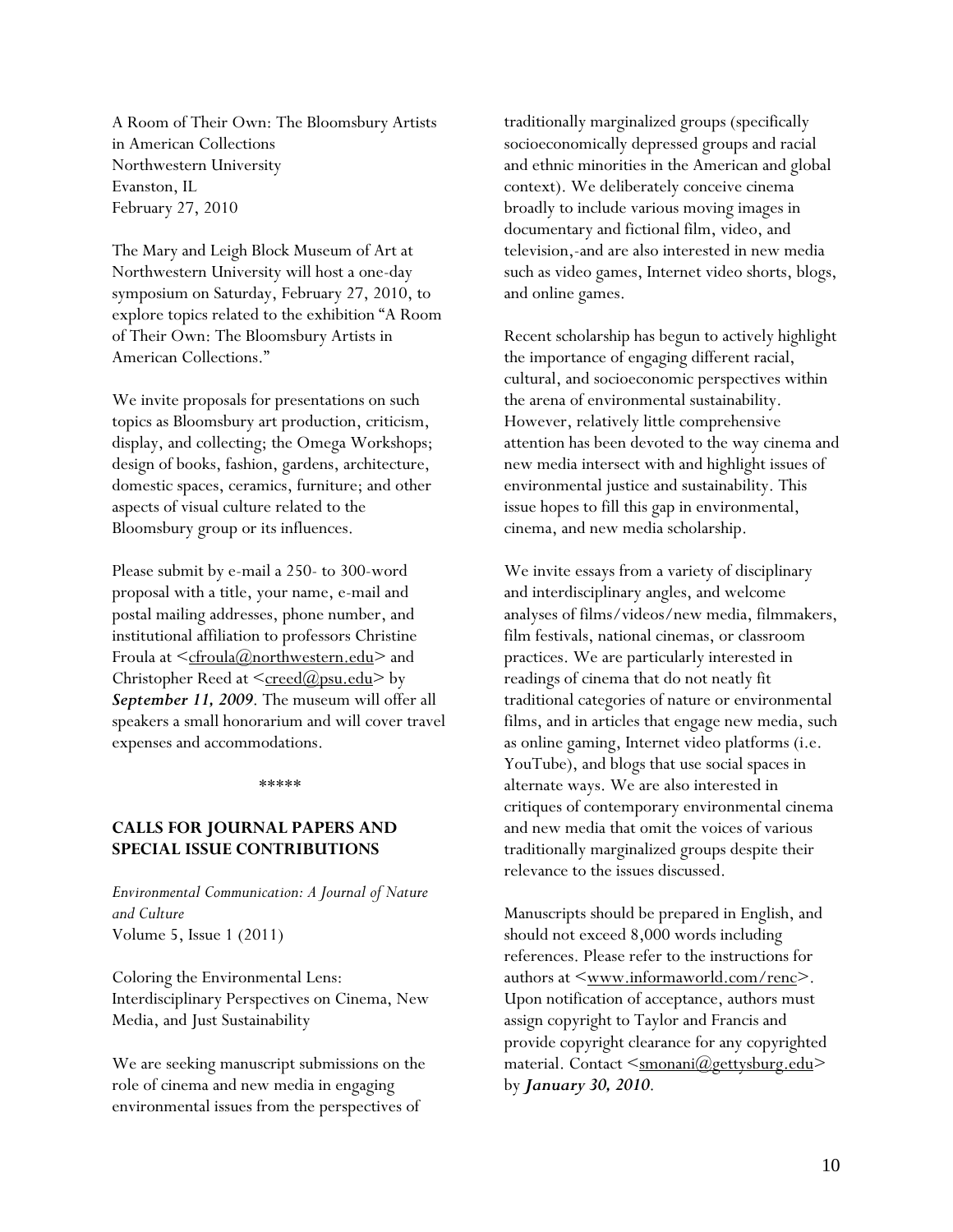#### **FUNDING AND AWARDS**

\*\*\*

*The Journal of American Ethnic History*, the official journal of the Immigration and Ethnic History Society, announces its call for article submissions for a special issue on "Cold War Politics and American Ethnic Groups."

The overall goal of this special issue is to uncover the diverse ways in which American ethnic groups were affected by the foreign relations, intelligence, and defense strategies of both the United States and the communist regimes. This issue also aims to discuss the effect that certain ethnic groups had or tried to have on American foreign policy and what techniques they used for this. In addition, the issue explores how Cold War politics shaped internal dynamics within American ethnic and immigrant communities. The historical period covered in this volume spans from the late 1940s to the late 1980s.

We strongly encourage submissions that use sources from recently opened archives both in the United States and former communist countries. We are looking for studies that use primary materials from within the ethnic groups themselves. Submissions covering both European and non-European ethnic groups are welcome.

Manuscripts must be received by *December 1, 2009*. Please note that the journal does not accept previously published material. Prospective contributors are encouraged to join the Immigration and Ethnic History Society. Further information about the society and about the requirements for manuscript submissions can be found at  $\leq$  www.iehs.org  $>$  or by e-mailing editor John Bukowczyk at <aa2092@wayne.edu>.

\*\*\*\*\*

National Endowment for the Humanities *2009 Grant Applications* 

The National Endowment for the Humanities (NEH) has listed several upcoming 2009 grant application deadlines, including Collaborative Research Grants (*October 29, 2009*) and Scholarly Editions and Translations Grants (*October 29, 2009*). Independent scholars are eligible to apply for some grants, and NCIS may be able to provide institutional affiliation for other grants. These and other available NEH grants may be viewed online at <www.neh.gov/grants/index.html>.

\*\*\*

Blakemore Freeman Fellowships *Language Grants for Advanced Asian Language Study* 

Since 1990, Blakemore Freeman Fellowships (<<u>www.blakemorefoundation.org</u>>) have been available to fund a year of advanced study of an Asian language in Asia for American citizens and permanent residents of the United States who have a college degree and who plan to use an Asian language in their careers. To be eligible for a grant, an applicant must:

- Be pursuing an academic, professional or business career that involves the regular use of a modern East or Southeast Asian language
- Have a college undergraduate degree
- Be at or near an advanced level in the language as defined below
- Be able to devote oneself exclusively to language study during the term of the grant; grants are not made for part-time study
- Be a U.S. citizen or permanent resident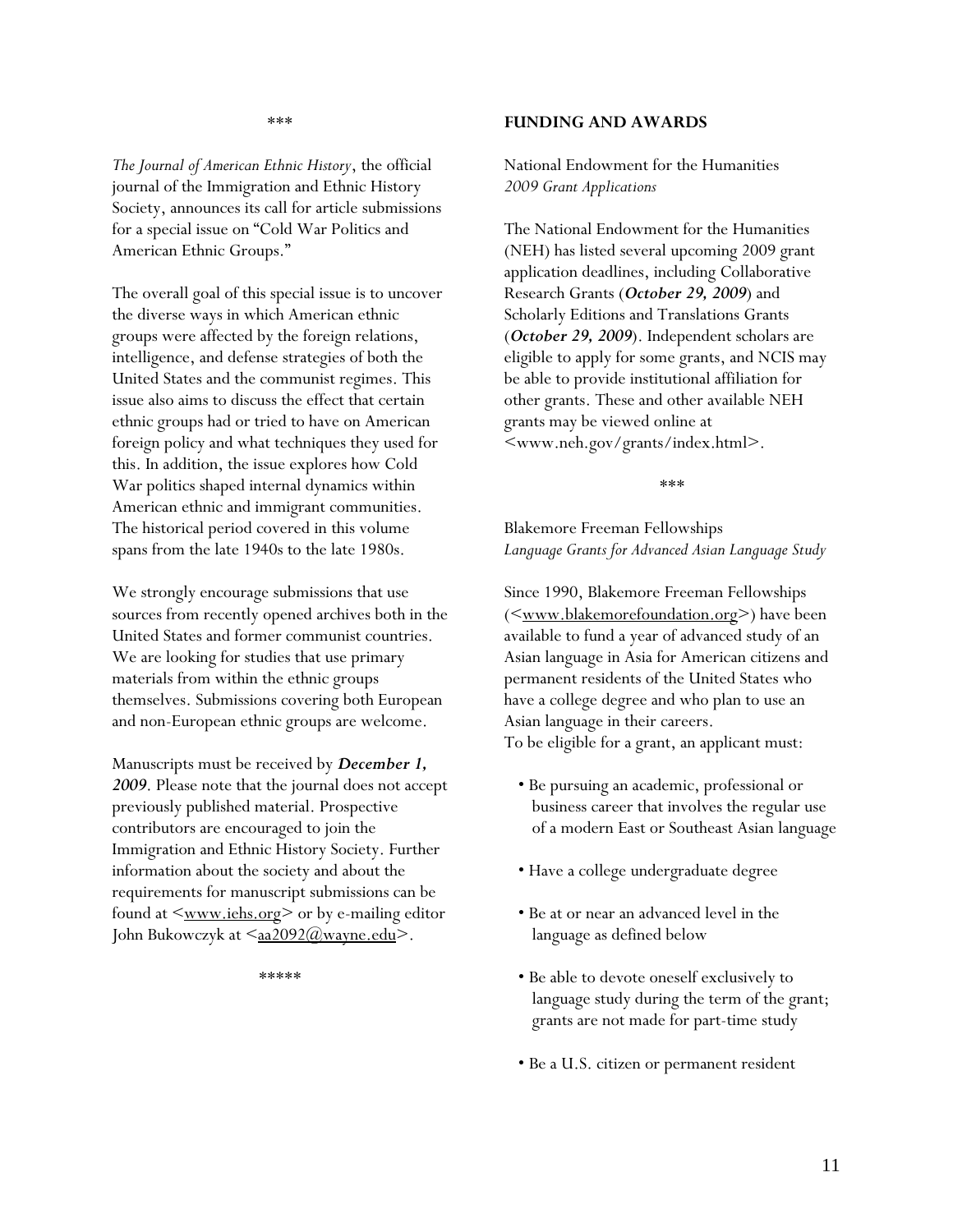The "professional or business career" designation includes careers in computer science, engineering, international business, journalism, law, medicine, nongovernmental organizations, and teaching. "Advanced level" is defined as (1) a minimum of three academic years of regular language study at the college level; (2) a minimum of one academic year of full-time intensive language study at the college level; or (3) signed proof of equivalent competency as certified by a language instructor. The next postmark deadline for applications will be *December 30, 2009*. More information about grants is available at the above Web site.

\*\*\*

Coordinating Council for Women in History *CCWH Catherine Prelinger Award* 

The CCWH Catherine Prelinger Award is a scholarship of \$20,000 which will be awarded to a scholar of excellence. This award, named for Catherine Prelinger, a former CCWH president and nontraditional scholar, is intended to enhance the work of a contemporary scholar whose academic path has not followed the traditional path of uninterrupted study, moving from completed secondary, to undergraduate, then graduate degrees, followed by a tenure-track faculty position. These funds were granted to CCWH by an anonymous donor in honor of the many years of work this organization has devoted to exploring women's history, encouraging opportunities for women in the historical profession, and in educating young women to pursue careers in the historical profession. This award is intended to enhance the ability of the recipient to carry on these CCWH traditions through contributions to women in history, either through scholarly or professional activity.

Eligible applicants must be members of CCWH, hold either A.B.D. status or the Ph.D. at the time of application, and be actively engaged in scholarship that is historical in nature, although the degree may be in related fields. Applicants will show evidence of a nontraditional

professional career and describe a project that will further enhance women's roles in history. The Prelinger Committee encourages applications from independent and non-academic scholars.

For more information about CCWH, the CCWH Catherine Prelinger Award, and application forms, visit  $\leq_{\text{www.}theccwh.org/prelinger/}$ prelingeraward.htm>.

\*\*\*\*\*

#### **WEB SITES OF INTEREST**

An article published on the Canadian Web site University Affairs on December 1, 2008, looks at the "indie scene" of several independent scholars in Canada, and mentions the Canadian Academy of Independent Scholars  $(\leq_{www.stu.ca/index/independent scholars/>)$ . Pascal Zamprelli's article can be read in its entirety at  $\leq_{\text{www.universityaffairs.ca/the-indie-}}$ scene.aspx>.

\*\*\*

#### *European History Primary Sources*

The Department of History and Civilization and the Library of the European University Institute, Florence, Italy, are pleased to announce the official launch of European History Primary Sources (EHPS), an index of scholarly Web sites that offer online access to primary sources on the history of Europe from medieval and early modern history up to the most recent history of the European integration process.

EHPS will provide historians with an easily searchable index of Web sites that offer online access to primary sources on the history of Europe. As the number of digital archives and collections on the internet continues to grow, maintaining an overview becomes increasingly difficult. EHPS strives to fill that gap by selecting the most important collections of digital primary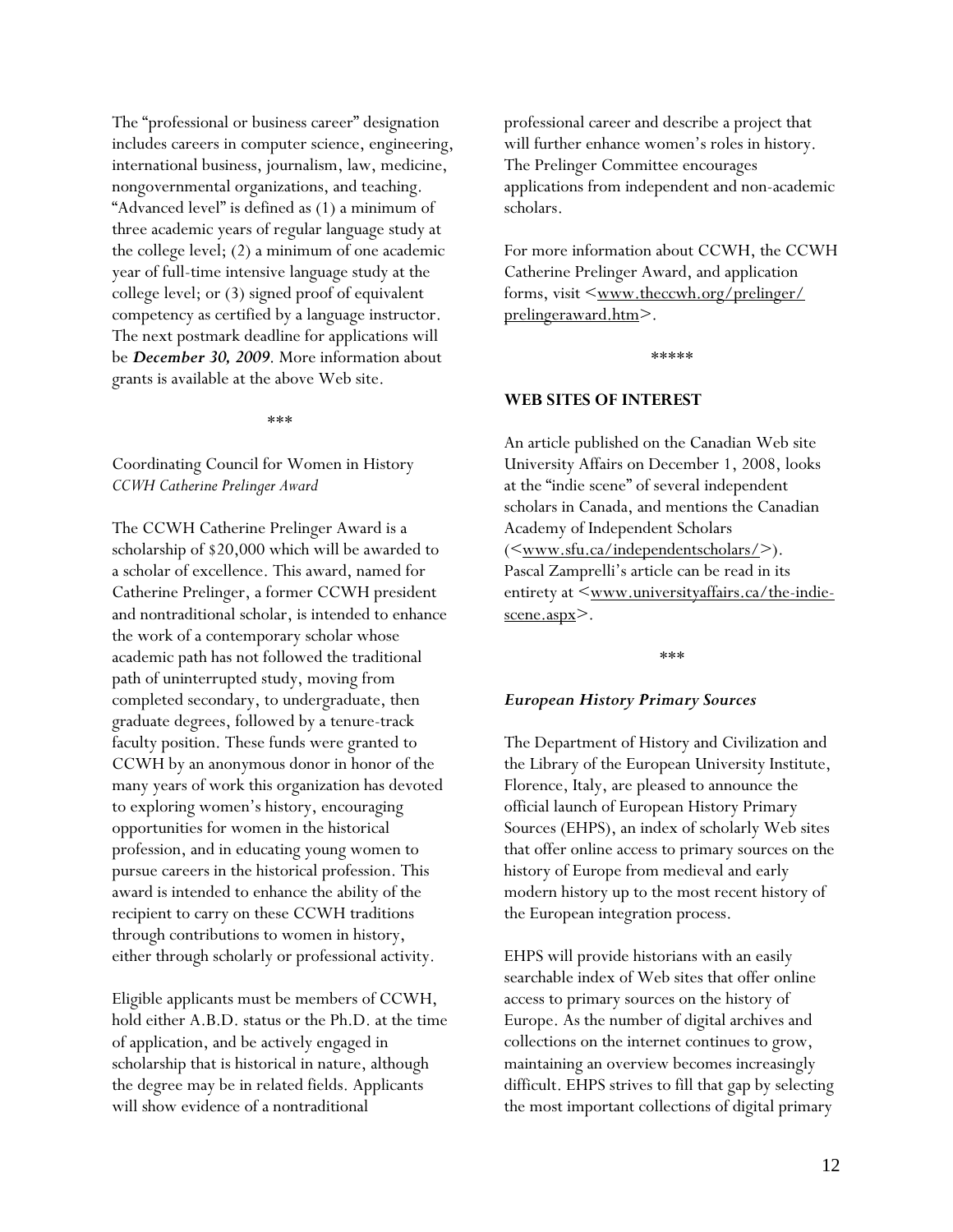sources for the history of Europe, either as a whole or for individual countries.

EHPS is updated continuously and several collaborative features are introduced in the portal. It is easy to stay updated on new entries and registered users can bookmark entries, leave comments to add their experiences to the descriptions on EHPS listed Web sites, complete EHPS abstracts, and suggest new Web sites to be included. Since September 2008, EHPS has already attracted significant interest from historians. You are invited to send feedback and suggestions.

The portal was built and is maintained by Dr. Gerben Zaagsma (University College London) with the open source content management system Drupal. Visit the portal at  $\langle \frac{\text{http://primary-sources.eu.eu/>}}{\text{http://primary-sources.eu.eu/>}.$ To contact EHPS, please e-mail <primarysources.info@eui.eu>.

\*\*\*

# *Introducing loc.gov: Orientation and Research Strategies*

The Library of Congress, the United States' oldest federal cultural institution and largest library in the world, contains more than 134 million books, recordings, photographs and prints, maps, music items, and manuscripts. Collected in more than 470 languages, the materials range from rare cuneiform tablets to born digital materials. Through its Web site at  $\langle www.loc.gov\rangle$ , the Library makes available its resources, services, and more than 15 million items in American history and culture.

The Digital Reference Section conducts a free, one-hour interactive orientation monthly from 11 a.m. to noon (Eastern time), via Web conference. Upcoming 2009 dates are October 14, November 10, and December 9. Upcoming 2010 dates are January 13, February 10, March

10, April 14, May 12, and June 9. To register, use the Participant Registration Form at  $\langle$ www.loc.gov/rr/program/ orientation\_form.php>.

\*\*\*

#### *Stories Matter*

The Centre for Oral History and Digital Storytelling at Concordia University in Montreal, presents Stories Matter, a free, open-source software that is compatible with Macintosh and PC operating systems. It allows for the archiving of digital video and audio materials, enabling users to annotate, analyze, evaluate, and export materials, as well as tag, index, search, and browse within interviews, sessions, and clips or across entire collections.

Stories Matter may not replace transcription for many oral historians, but it allows users to create convenient video and audio clips for research purposes and integrate them into presentation software, such as PowerPoint. The software also preserves important forms of communication typically lost in transcription, including changes in tone, volume, rhythm, and body language, allowing for more nuanced analysis.

Visit the new Stories Matter Web site at <www.stories-matter.com> to download the software, and begin using it locally to build a database or series of databases from your personal collection of interviews. An instruction manual is embedded the software. In addition, the Stories Matter blog (<http://storytelling.concordia.ca/ stories matter/>) will have updates on the development of Phase II of Stories Matter, which will enable increased collaboration among oral historians by providing an intuitive online database tool that can assist group projects and encourage public engagement. Phase II of Stories Matter is scheduled to be completed in December 2009, with a public launch to follow shortly thereafter.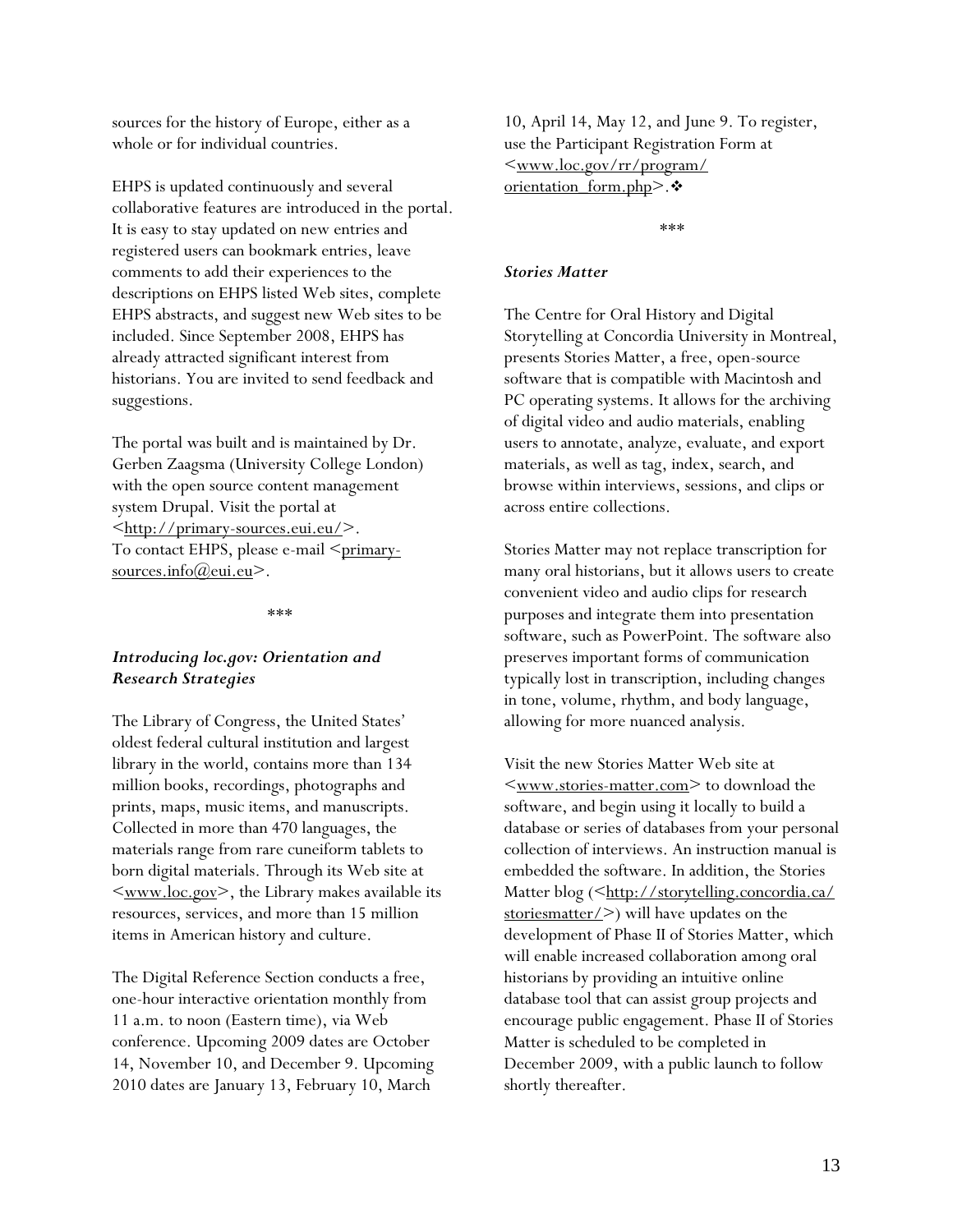# **MEMBER NEWS AND ANNOUNCEMENTS**

Have you recently changed your e-mail or postal address? Have you published a book or article, won a grant or fellowship, or have other news that you would like to share with your fellow NCIS members? Send it to  $\leq$ slgranville@gmail.com $\geq$  for publication in our Member News and Announcements section.

## **New Members**

No new member information available in this issue.

## **New Awards**

Kendra Preston Leonard has been awarded a Visiting Fellowship from the Beinecke Rare Book and Manuscript Library at Yale University to do research and work on her project on American composer Louise Talma. She will be in residence at Yale for a month working with the materials there.

## **New Presentations and Publications**

Claudia Kennan has published "Laura Carter Holloway and the First Lady's Story," *White House Studies*, vol. 8, no. 4 (Summer 2009).

Kelly M. McDonald, whose research delves into the lives of sisters-in-law Mary Gosling and Emma Smith (aka Lady Smith and Emma Austen-Leigh) via unpublished letters and diaries, serves as guest lecturer for a series of four talks at The Governor's House in Hyde Park (a bed & breakfast in Hyde Park, Vermont). In 1828 Emma Smith married James-Edward Austen, nephew (and first biographer) of *Pride and Prejudice* author Jane Austen; this connection provided the opportunity to speak on the subject "Georgiana Darcy and the Naive Art of Young Ladies." Illustrated with images of artwork produced by three early-19th-century amateur artists, the talks are part of the inn's Jane Austen Weekends, held in January, August, September 2009 and January 2010.

Susan B. Iwanisziw, NCIS Vice President, has published the chapter "Tortured Bodies, Factionalism, and Unsettled Loyalties in Settle's Morocco Plays" in James Robert Allard and Mathew R. Martin, eds, *Staging*  Pain, 1580–1800: Violence and Trauma in British Theater (Farnham, UK: Ashgate Publishing Co., 2009).

In May 2009, Mahala Yates Stripling was a Yaddo artist at the working community on 400 wooded acres outside of Saratoga Springs, NY. While there she began work on Volume II of her biography of Richard Selzer (Volume I is in the publisher's pipeline.)

Shannon Granville has published "Downing Street Favourite Soap Opera: Evaluating the Impact and Influence of *Yes, Minister* and *Yes, Prime Minister*," Contemporary British History (September 2009). On November 8, she will be presenting "Exploring *Master Keaton*'s Germany: A Japanese Perspective on the End of the Cold War" at "November 9, 1989—The Fall of the Berlin Wall, Twenty Years After" conference at the University of Cincinnati in Cincinnati, OH.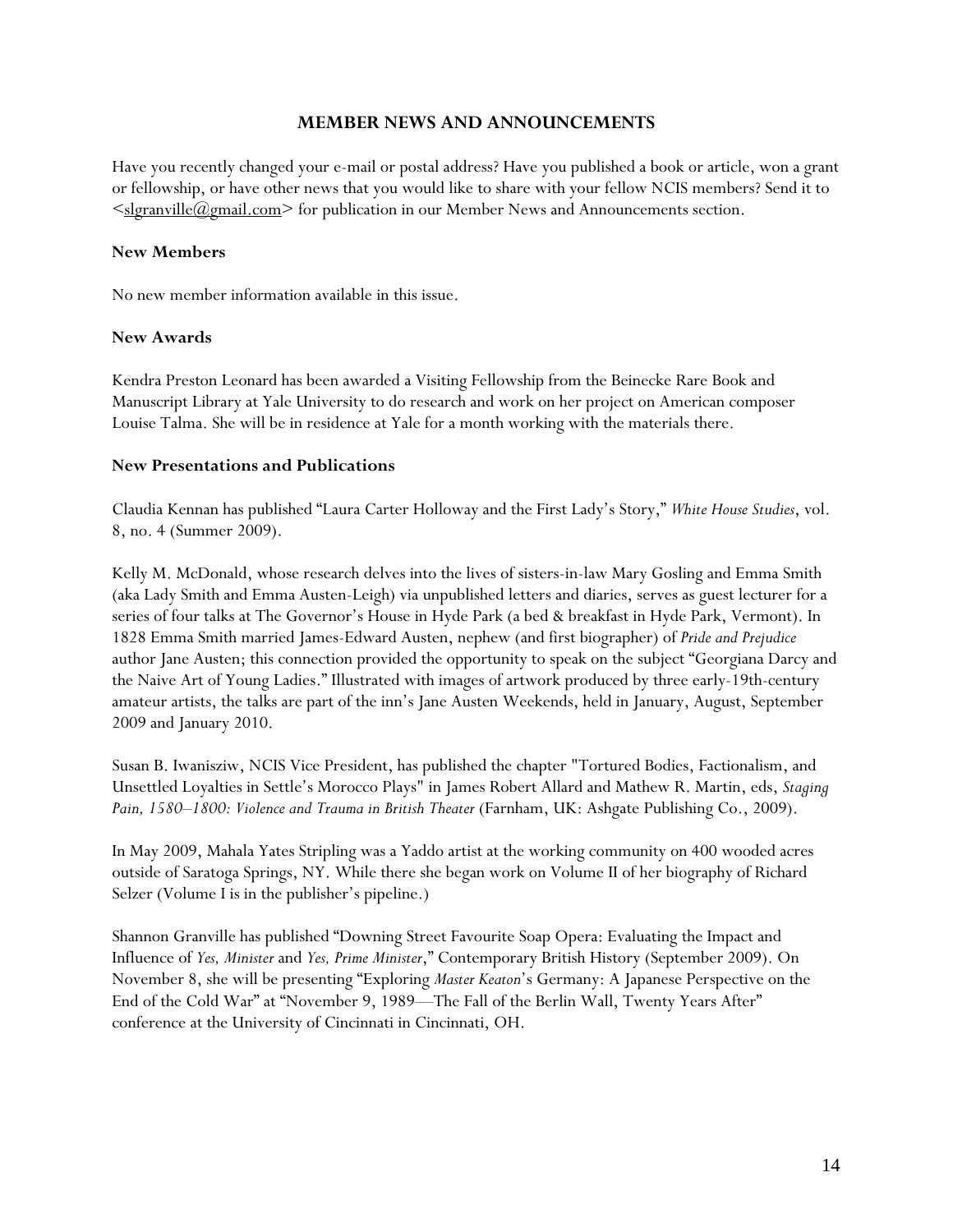#### **Book Announcements**

Harrison Solow's book *Felicity & Barbara Pym* will be available in May 2010. *Felicity & Barbara Pym* is a crossgenre (fiction and nonfiction) literary work that has its roots in Harrison Solow's own search as an undergraduate for "a magnificently unified microcosm" of the world. Felicity is the silent fictional student with a "happy disregard" for centuries of interrelated scholarship intrinsic to a liberal arts education, including a disregard for the tools of study and a blithe preoccupation with the present. Barbara Pym's work is hardly at the heart of a liberal education, but she is the antithesis to this prevailing attitude and her work has been undervalued. Appreciation is not perhaps what universities requests of students, says Solow, but this book is a work of literary appreciation via reasonable examination based on the premise that all subjects are interrelated.

Elk Plain Press is pleased to announce the publication this fall of *Rubbing Out Long Hair: The American Indian Story of the Little Big Horn in Art and Word* by Colonel Rodney G. Thomas, US Army, Retired. The book explores all known Indian art and narratives of the battle where Lieutenant Colonel George A. Custer and five companies of the Seventh U.S. Cavalry Regiment were wiped out by combined forces of Lakota and Cheyenne soldiers in 1876. "If winners write the history, this battle is the one great exception," notes Thomas. *Rubbing Out Long Hair* is the first reference to publish all known Indian art of the battle of the Little Big Horn River in 1876. Twenty-six Indian artists are showcased in more than 250 images, most in full color, and coupled with narratives from both sides to tell a more complete story than ever before. Some of the art is well known, while most is not. The book is scheduled for release in October 2009.

Bette W. Oliver, an independent scholar specializing in late 18th-century France, is pleased to announce the publication of her new book *Orphans on the Earth: Girondin Fugitives from the Terror, 1793–1794* (Lexington Books, 2009). Drawing on the memoirs of François Buzot, Jérôme Pétion, Charles Barbaroux, and Jean-Baptiste Louvet, as well as the correspondence between Buzot and Madame Roland, the book examines the lives of these Girondin fugitives after their expulsion from the National Convention in spring 1793. Hiding for months in the home and attached stone quarry of the deputy Guadet's relatives in St.- Émilion, the fugitives managed to write their memoirs before they were discovered by Jacobin agents in the area. By the summer of 1794, only Louvet remained alive. While other books have examined their political activities between 1789 and 1793, *Orphans on the Earth* is the first book to focus primarily on the lives of these four Girondins as fugitives from the Terror.

#### **In the Next Issue**

- ◆ More independent bookshops for independent scholars
- $\triangleleft$  Information about local and discipline-specific NCIS gatherings
- Funding announcements, calls for papers, and more!